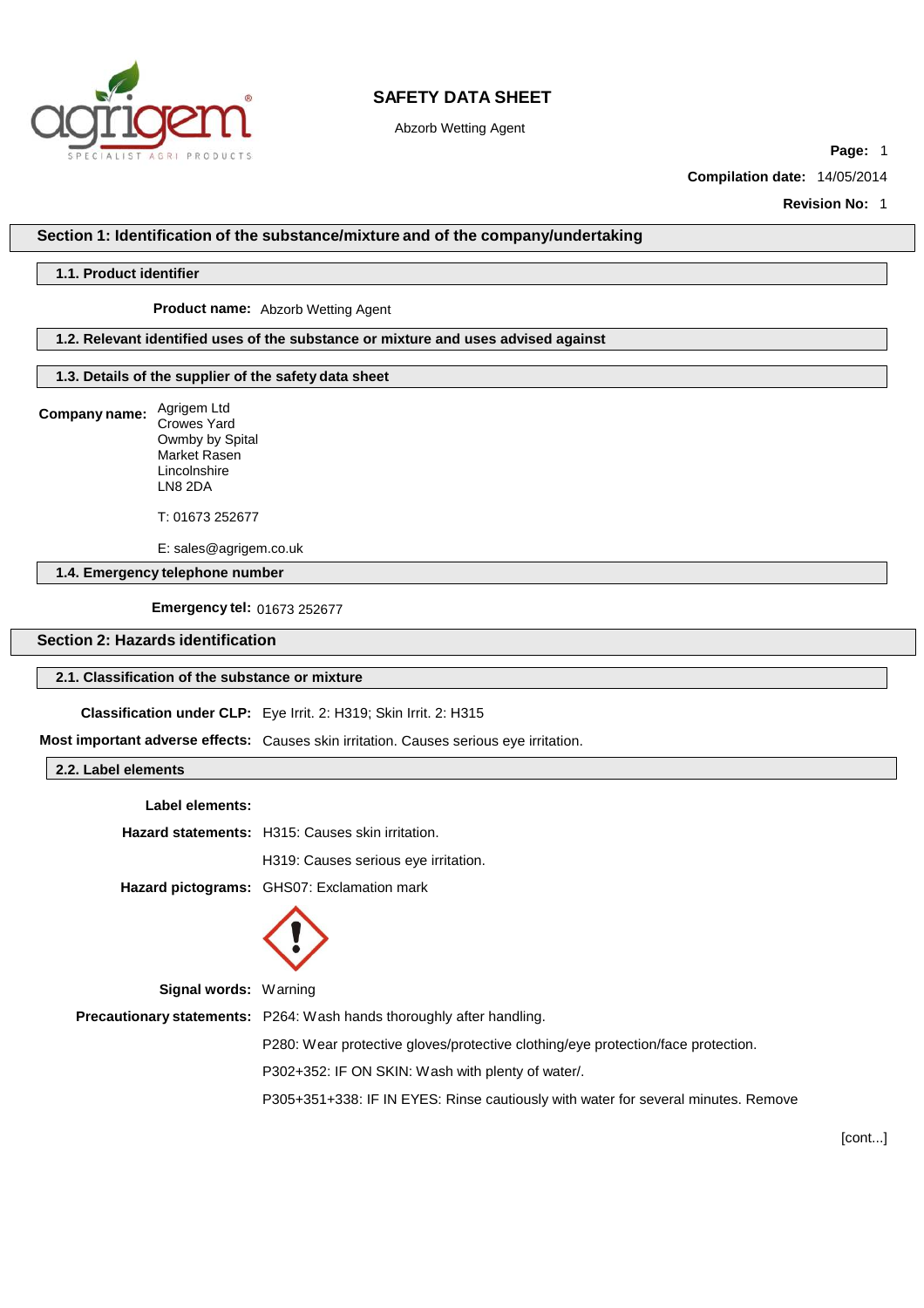## Abzorb Wetting Agent

contact lenses, if present and easy to do. Continue rinsing.

P321: Specific treatment (see instructions on this label).

P332+313: If skin irritation occurs: Get medical attention.

### **2.3. Other hazards**

### **PBT:** This product is not identified as a PBT/vPvB substance.

#### **Section 3: Composition/information on ingredients**

**3.2. Mixtures**

#### **Hazardous ingredients:**

RM SODIUM LAURYL ETHOXY SULPHATE 2 CLP - REACH registered number(s): 01-2119488639-16-0020

| <b>EINECS</b> | CAS        | PBT/WEL | <b>CLP Classification</b>                                           | Percent |
|---------------|------------|---------|---------------------------------------------------------------------|---------|
|               | 68891-38-3 | -       | Aquatic Chronic 3: H412; Eye Irrit. 2:<br>H319; Skin Irrit. 2: H315 | 10-30%  |

### RM ALCOHOL ETHOXYLATE 90 TO DELETE

| 68439-45-2 | Acute Tox. 4: H302; Eye Dam. 1: H318 | 10% |
|------------|--------------------------------------|-----|
|            |                                      |     |

**Contains:** Dye

### **Section 4: First aid measures**

#### **4.1. Description of first aid measures**

**Skin contact:** Wash immediately with plenty of soap and water. Remove all contaminated clothes in contact with skin.

**Eye contact:** Bathe the eye with running water for 15 minutes. Consult a doctor. If irritation persists

**Ingestion:** Wash out mouth with water. Consult a doctor.

**Inhalation:** Remove casualty from exposure ensuring one's own safety whilst doing so. Consult a doctor. if symtoms persist

#### **4.2. Most important symptoms and effects, both acute and delayed**

**Skin contact:** There may be irritation and redness at the site of contact.

**Eye contact:** There may be irritation and redness. The eyes may water profusely.

**Ingestion:** There may be soreness and redness of the mouth and throat.

**Inhalation:** There may be irritation of the throat with a feeling of tightness in the chest. Exposure may cause coughing or wheezing.

**Delayed / immediate effects:** Immediate effects can be expected after short-term exposure.

**4.3. Indication of any immediate medical attention and special treatment needed**

**Immediate / special treatment:** Eye bathing equipment should be available on the premises.

**Page:** 2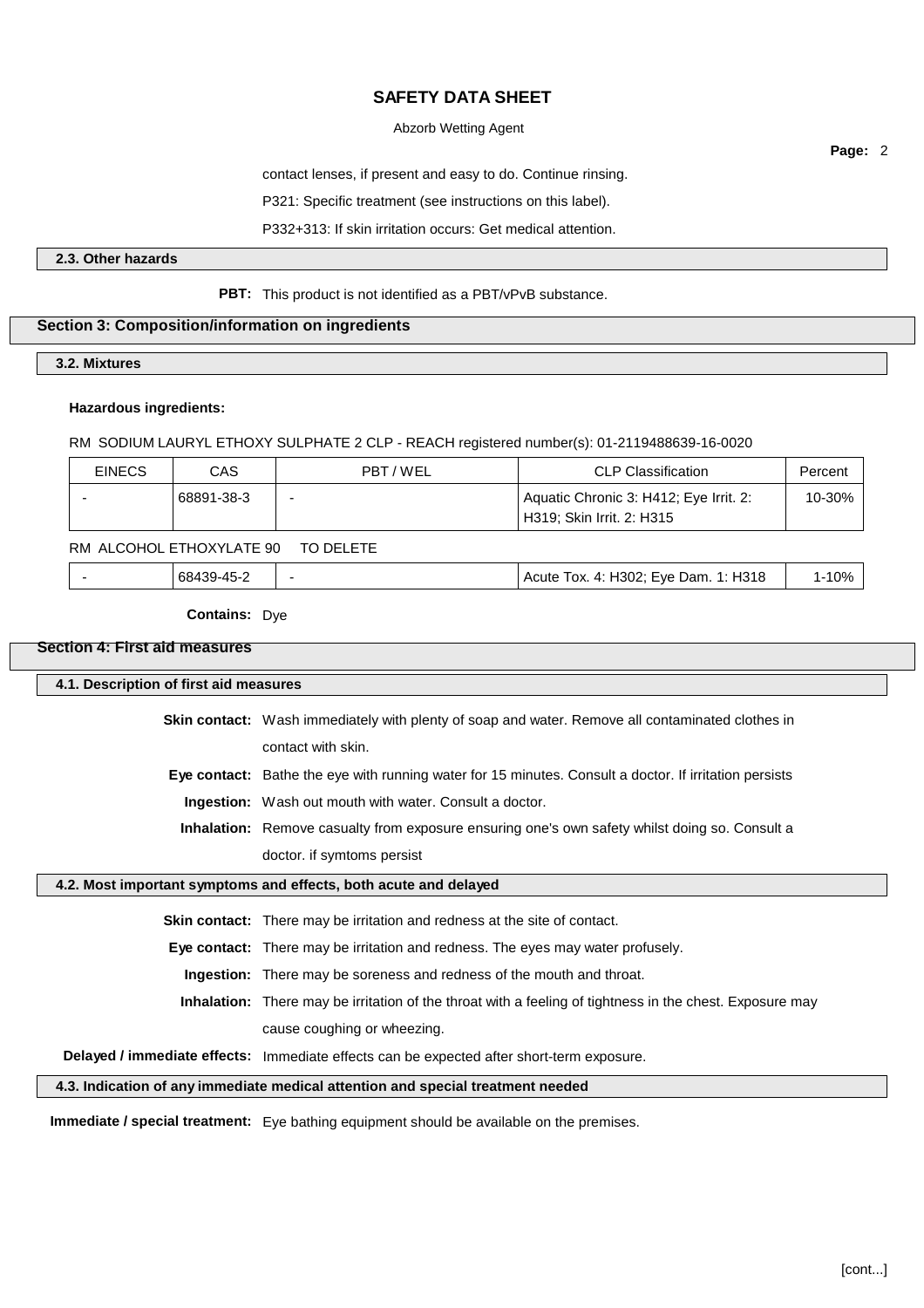### Abzorb Wetting Agent

**Page:** 3

#### **Section 5: Fire-fighting measures**

#### **5.1. Extinguishing media**

**Extinguishing media:** Suitable extinguishing media for the surrounding fire should be used. Use water spray

to cool containers.

## **5.2. Special hazards arising from the substance or mixture**

**Exposure hazards:** In combustion emits toxic fumes.

**5.3. Advice for fire-fighters**

**Advice for fire-fighters:** Wear self-contained breathing apparatus. Wear protective clothing to prevent contact with skin and eyes.

**Section 6: Accidental release measures**

### **6.1. Personal precautions, protective equipment and emergency procedures**

**Personal precautions:** Refer to section 8 of SDS for personal protection details. If outside keep bystanders upwind and away from danger point. Mark out the contaminated area with signs and prevent access to unauthorised personnel. Turn leaking containers leak-side up to prevent the escape of liquid.

#### **6.2. Environmental precautions**

**Environmental precautions:** Do not discharge into drains or rivers. Contain the spillage using bunding.

#### **6.3. Methods and material for containment and cleaning up**

**Clean-up procedures:** Absorb into dry earth or sand. Transfer to a closable, labelled salvage container for

disposal by an appropriate method.

#### **6.4. Reference to other sections**

**Reference to other sections:** Refer to section 8 of SDS.

## **Section 7: Handling and storage**

#### **7.1. Precautions for safe handling**

**Handling requirements:** Avoid direct contact with the substance. Ensure there is sufficient ventilation of the area.

Do not handle in a confined space. Avoid the formation or spread of mists in the air.

## **7.2. Conditions for safe storage, including any incompatibilities**

**Storage conditions:** Store in a cool, well ventilated area. Keep container tightly closed.

**Suitable packaging:** Original packaging

**7.3. Specific end use(s)**

**Specific end use(s):** No data available.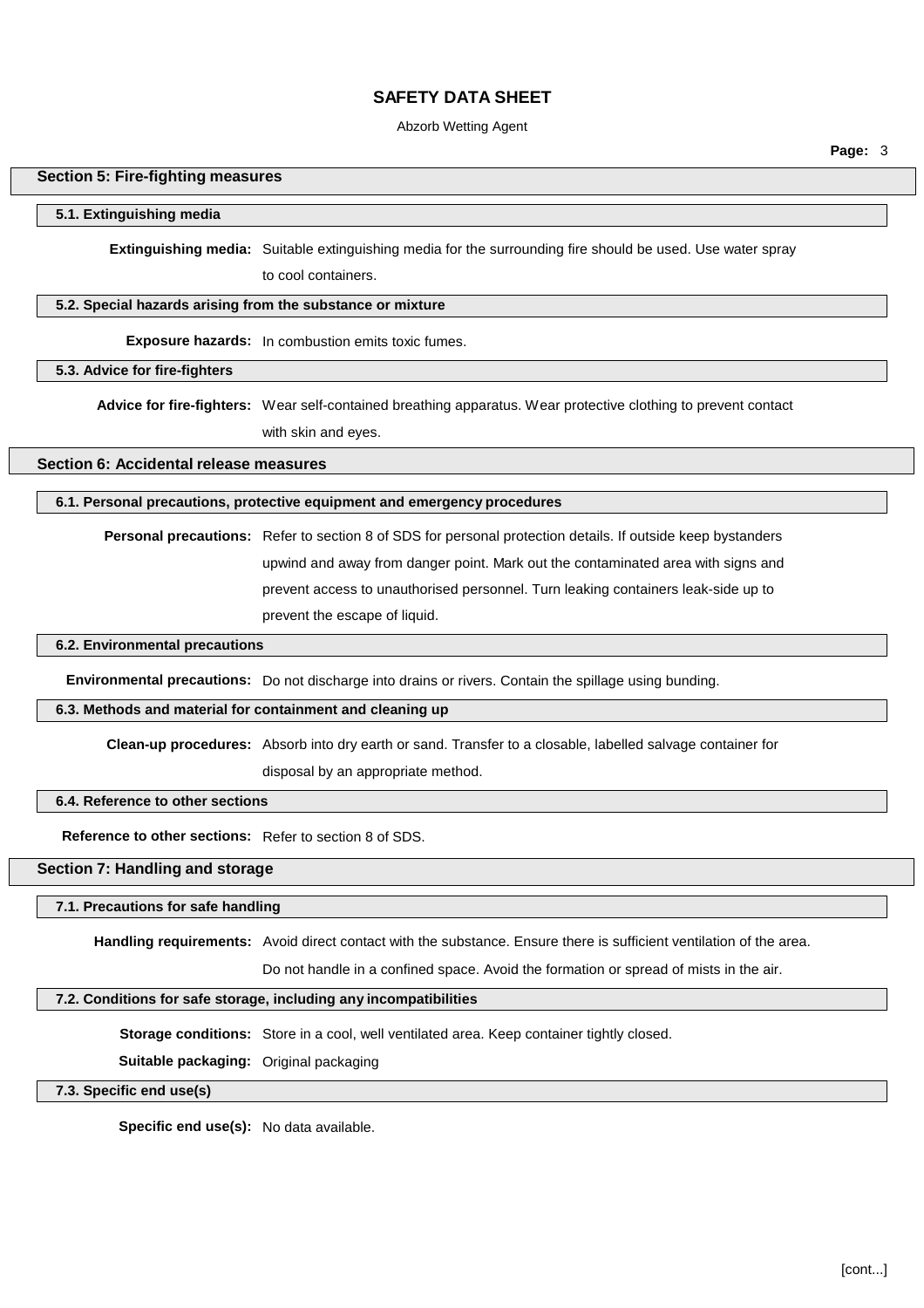Abzorb Wetting Agent

### **Section 8: Exposure controls/personal protection**

#### **8.1. Control parameters**

**Workplace exposure limits:** No data available **DNEL/PNEC Values**

**DNEL / PNEC** No data available.

**8.2. Exposure controls**

**Engineering measures:** Ensure there is sufficient ventilation of the area.

**Respiratory protection:** Non required in well ventilated areas

**Hand protection:** Protective gloves.

**Eye protection:** Safety glasses. Ensure eye bath is to hand.

**Skin protection:** Protective clothing.

## **Section 9: Physical and chemical properties**

#### **9.1. Information on basic physical and chemical properties**

**State:** Liquid **Colour:** Turquoise **Odour:** Perceptible odour **Solubility in water:** Miscible in all proportions **Viscosity:** Viscous **pH:** 6-8

### **9.2. Other information**

**Other information:** No data available.

## **Section 10: Stability and reactivity**

**10.1. Reactivity**

**Reactivity:** Stable under recommended transport or storage conditions.

### **10.2. Chemical stability**

**Chemical stability:** Stable under normal conditions.

## **10.3. Possibility of hazardous reactions**

**Hazardous reactions:** Hazardous reactions will not occur under normal transport or storage conditions.

Decomposition may occur on exposure to conditions or materials listed below.

**10.4. Conditions to avoid**

**Conditions to avoid:** Heat. Hot surfaces.

### **10.5. Incompatible materials**

**Materials to avoid:** Strong oxidising agents. Strong acids.

**10.6. Hazardous decomposition products**

**Haz. decomp. products:** In combustion emits toxic fumes.

**Page:** 4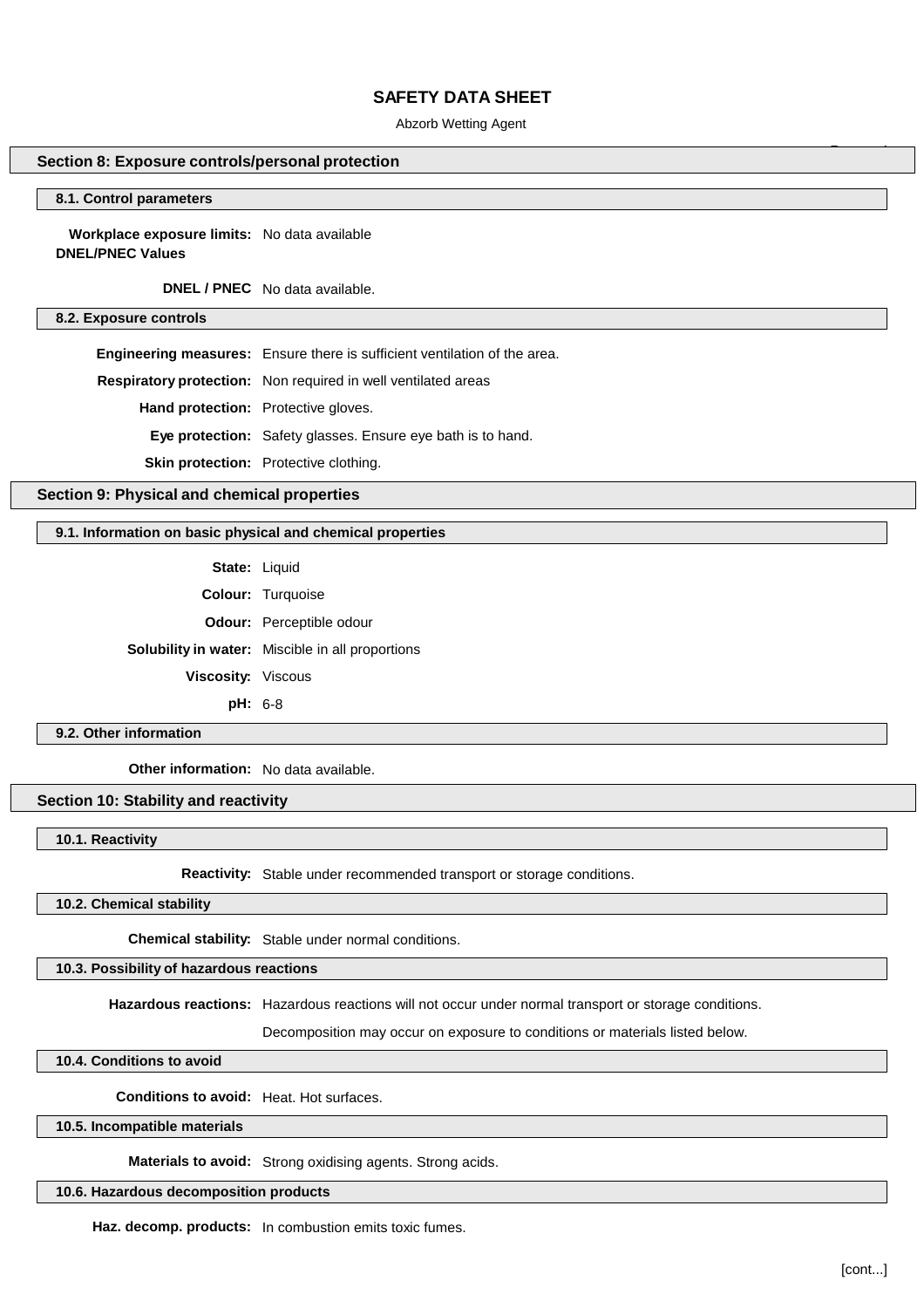Abzorb Wetting Agent

## **Section 11: Toxicological information**

### **11.1. Information on toxicological effects**

#### **Relevant hazards for substance:**

| Hazard                        | Route      | <b>Basis</b>          |
|-------------------------------|------------|-----------------------|
| Skin corrosion/irritation     | <b>DRM</b> | Hazardous: calculated |
| Serious eye damage/irritation | OPT        | Hazardous: calculated |

**Symptoms / routes of exposure**

**Skin contact:** There may be irritation and redness at the site of contact.

**Eye contact:** There may be irritation and redness. The eyes may water profusely.

**Ingestion:** There may be soreness and redness of the mouth and throat.

**Inhalation:** There may be irritation of the throat with a feeling of tightness in the chest. Exposure may cause coughing or wheezing.

**Delayed / immediate effects:** Immediate effects can be expected after short-term exposure.

## **Section 12: Ecological information**

**12.1. Toxicity**

**Ecotoxicity values:** No data available.

**12.2. Persistence and degradability**

**Persistence and degradability:** Biodegradable.

**12.3. Bioaccumulative potential**

**Bioaccumulative potential:** No bioaccumulation potential.

**12.4. Mobility in soil**

**Mobility:** Readily absorbed into soil.

### **12.5. Results of PBT and vPvB assessment**

**PBT identification:** This product is not identified as a PBT/vPvB substance.

**12.6. Other adverse effects**

**Other adverse effects:** Negligible ecotoxicity.

### **Section 13: Disposal considerations**

**13.1. Waste treatment methods**

**Disposal operations:** Transfer to a suitable container and arrange for collection by specialised disposal company. **Disposal of packaging:** Rinse out empty containers at least twice with water and recycle if facilities exist or dispose of as commercial waste. **NB:** The user's attention is drawn to the possible existence of regional or national regulations regarding disposal.

**Page:** 5